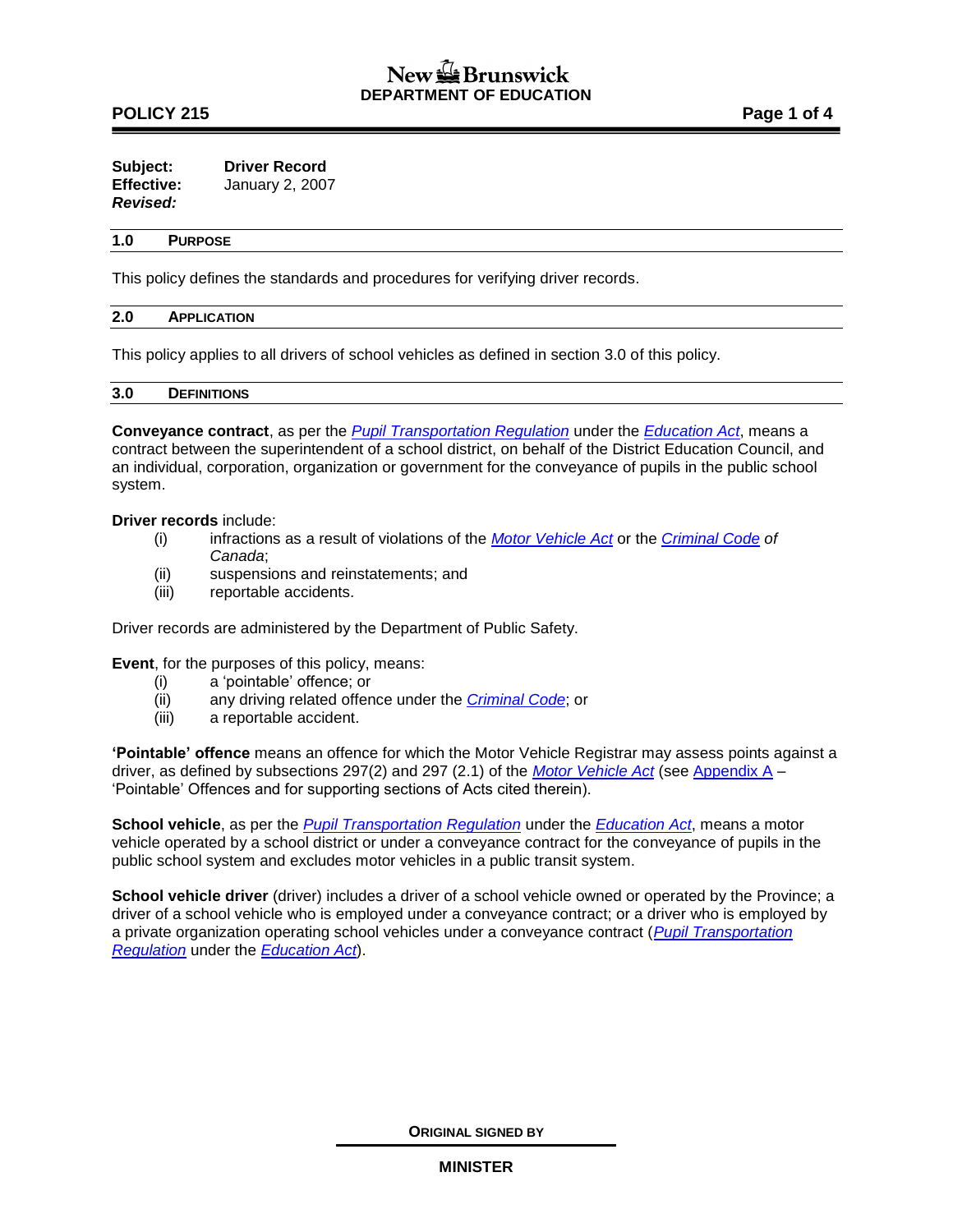## **POLICY 215 Page 2 of 4**

#### **4.0 LEGAL AUTHORITY**

*[Pupil Transportation Regulation](http://laws.gnb.ca/en/ShowPdf/cr/2001-51.pdf)* under the *[Education Act](http://laws.gnb.ca/en/ShowPdf/cs/E-1.12.pdf)*:

Section 9 – Driver training and licensing requirements Section 10 – Physical fitness and comportment

#### *[Motor Vehicle Act](http://laws.gnb.ca/en/ShowPdf/cs/M-17.pdf)*

Section 287(1)

## *[Criminal Code of Canada](http://laws-lois.justice.gc.ca/eng/acts/C-46/)*

Sections 249 to 260 – Criminal offences involving the use of motor vehicles

*Protection of Personal Information Act*: *Statutory Code of Practice: Schedules A and B*

#### **5.0 GOALS / PRINCIPLES**

The Department of Education is committed to:

- **P** providing safe learning and working environments;
- practicing due diligence in the hiring, contracting and continued employment of school vehicle drivers, in keeping with government's responsibility for the welfare and protection of the public; and
- ensuring security measures respect the rights of job applicants and employees.

### **6.0 REQUIREMENTS / STANDARDS**

**Driver Record Requirement (as per the** *[Pupil Transportation Regulation](http://laws.gnb.ca/en/ShowPdf/cr/2001-51.pdf)* **under the** *[Education Act](http://laws.gnb.ca/en/ShowPdf/cs/E-1.12.pdf)***)**

### **6.1 Application for Employment**

Candidates for employment as school vehicle drivers must submit a current driver record a) with their application for employment or b) when requested to do so by the employer. No candidate's application may be approved without his/her current driver record.

#### **6.2 License Renewal**

At the time of drivers' license renewal, drivers must submit an updated driver record.

### **6.3 Conveyance Contract**

A superintendent must, when entering into a conveyance contract, ensure that the driver's record is provided with the contract. Screening procedures must conform to the criteria outlined in this policy.

### **6.4 Submission of Driver Record**

A superintendent may, at any time, require a submission of a current driver record.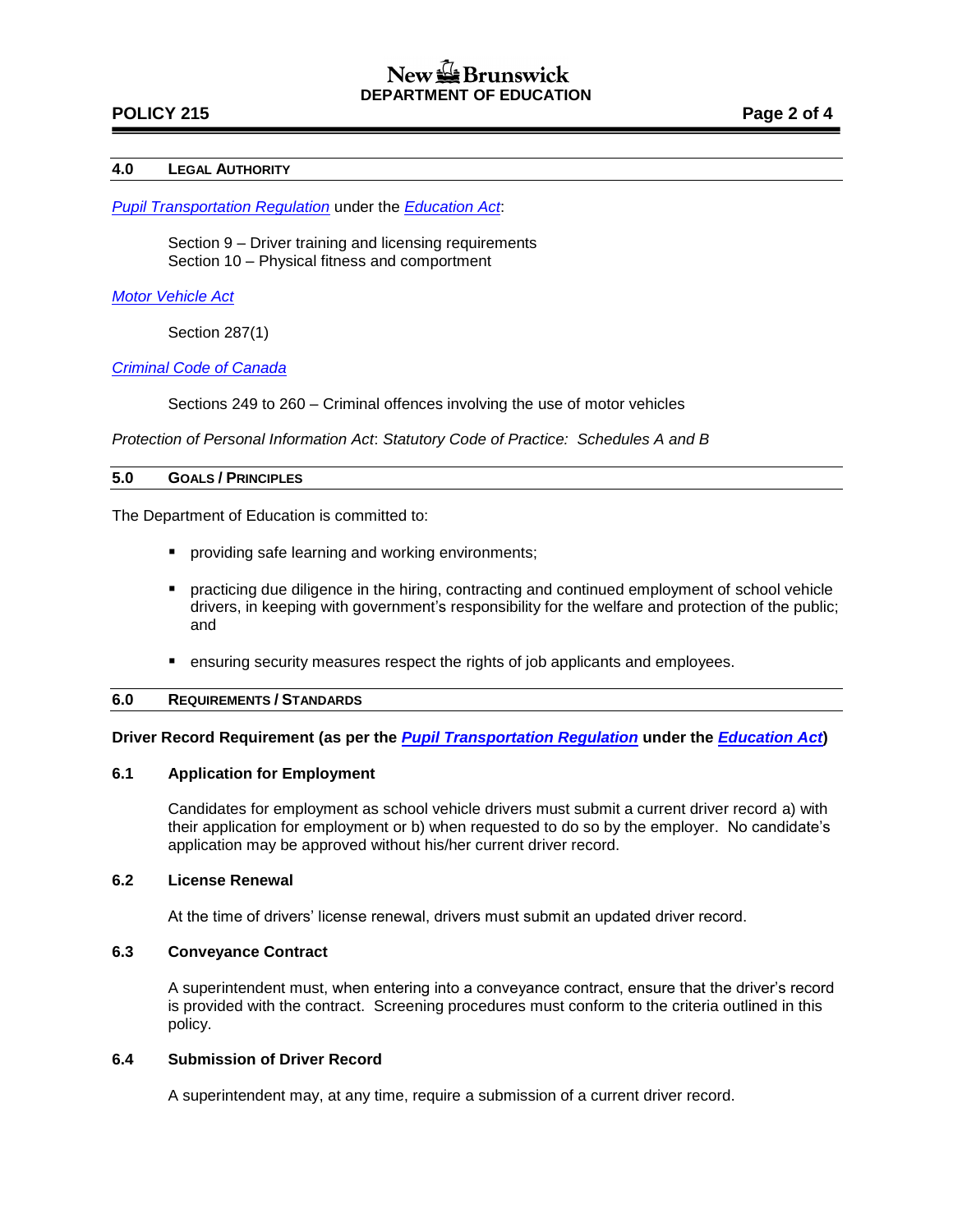## **POLICY 215 POLICY 215**

## **Driver Record Check Process**

### **6.5 Advertisements and Interviews**

Advertisements for school vehicle driver positions must advise potential candidates that a current driver record and a criminal records check are required.

### **6.6 Investigation / Review of Employee Driver Record**

Any investigation or review of employee driver records must be referred to and handled by the District Transportation Manager in consultation with the District Director of Human Resources.

### **6.7 Records Management for Driver Record**

Handling of driver records must be in accordance with the *Protection of Personal Information Act* (POPIA), to ensure confidentiality is respected.

### **Criteria for Determining the Acceptability of a Driver Record**

#### **6.8 Acceptability of Driver Record**

A record of driving offence must not, in itself, be a barrier to the appointment of a candidate to employment as a school vehicle driver. When a qualified person has a driving offence on his/her record, the following factors must be considered:

- the nature of the offence and relevance to the position sought or held;
- when the offence occurred;
- the specific requirements and responsibilities of the position; and
- **the applicant's driving record, work record and behaviour since the offence occurred.**

#### **Defining an Unacceptable Driver Record**

#### **6.9 Unacceptable Driver Record**

A driver record of a candidate or an employed school vehicle driver will be considered unacceptable when the driver:

- **has three distinct events on his/her current driver record under the** *[Motor Vehicle Act](http://laws.gnb.ca/en/ShowPdf/cs/M-17.pdf)* **that** occurred within two consecutive years during the last five years, not including a *[Criminal](http://laws-lois.justice.gc.ca/eng/acts/C-46/)  [Code](http://laws-lois.justice.gc.ca/eng/acts/C-46/)* conviction; or
- **has any** *[Criminal Code](http://laws-lois.justice.gc.ca/eng/acts/C-46/)* driving related conviction; or
- **has ever had an event that, by its severity or nature, affords reasonable grounds that he/she** would not be suitable to drive a school vehicle.

When an investigation has demonstrated that a driver or a candidate involved in a reportable accident is not at fault, that person shall not be penalized.